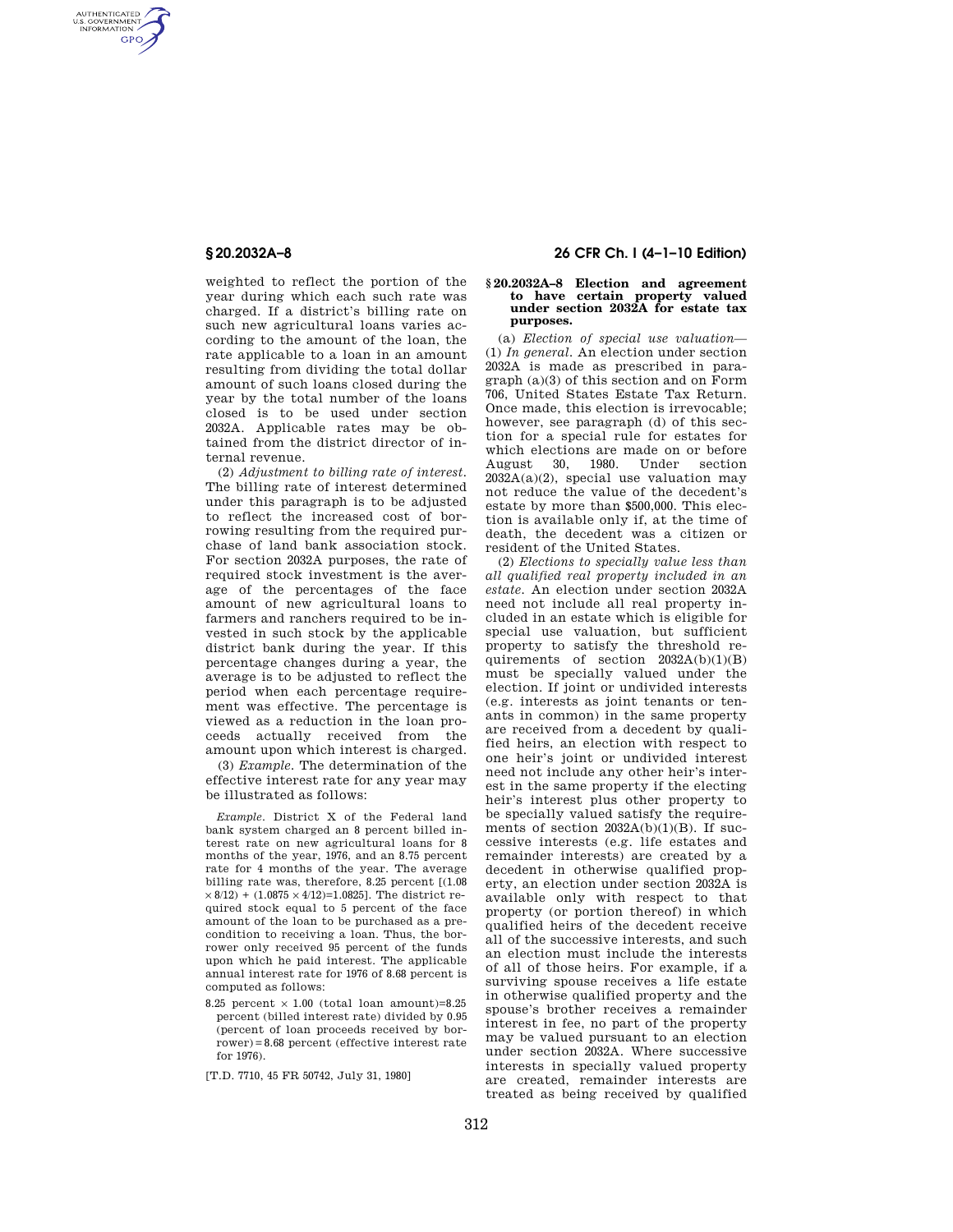## **Internal Revenue Service, Treasury § 20.2032A–8**

heirs only if such remainder interests are not contingent upon surviving a nonfamily member or are not subject to divestment in favor of a nonfamily member.

(3) *Time and manner of making election.*  An election under this section is made by attaching to a timely filed estate tax return the agreement described in paragraph (c)(1) of this section and a notice of election which contains the following information:

(i) The decedent's name and taxpayer identification number as they appear on the estate tax return;

(ii) The relevant qualified use;

(iii) The items of real property shown on the estate tax return to be specially valued pursuant to the election (identified by schedule and item number);

(iv) The fair market value of the real property to be specially valued under section 2032A and its value based on its qualified use (both values determined without regard to the adjustments provided by section  $2032A(b)(3)(B)$ ;

(v) The adjusted value (as defined in section  $2032A(b)(3)(B)$  of all real property which is used in a qualified use and which passes from the decedent to a qualified heir and the adjusted value of all real property to be specially valued;

(vi) The items of personal property shown on the estate tax return that pass from the decedent to a qualified heir and are used in a qualified use under section 2032A (identified by schedule and item number) and the total value of such personal property adjusted as provided under section  $2032A(b)(3)(B)$ ;

(vii) The adjusted value of the gross as defined in  $2032A(b)(3)(A);$ 

(viii) The method used in determining the special value based on use;

(ix) Copies of written appraisals of the fair market value of the real property;

(x) A statement that the decedent and/or a member of his or her family has owned all specially valued real property for at least 5 years of the 8 years immediately preceding the date of the decedent's death;

(xi) Any periods during the 8-year period preceding the date of the decedent's death during which the decedent or a member of his or her family did not own the property, use it in a qualified use, or materially participate in the operation of the farm or other business within the meaning of section  $2032A(e)(6)$ ;

(xii) The name, address, taxpayer identification number, and relationship to the decedent of each person taking an interest in each item of specially valued property, and the value of the property interests passing to each such person based on both fair market value and qualified use;

(xiii) Affidavits describing the activities constituting material participation and the identity of the material participant or participants; and

(xiv) A legal description of the specially valued property.

If neither an election nor a protective election is timely made, special use valuation is not available to the estate. *See* sections 2032A(d)(1), 6075(a), and 6081(a).

(b) *Protective election.* A protective election may be made to specially value qualified real property. The availability of special use valuation pursuant to this election is contingent upon values as finally determined (or agreed to following examination of a return) meeting the requirements of section 2032A. A protective election does not, however, extend the time for payment of any amount of tax. Rules for such extensions are contained in sections 6161, 6163, 6166, and 6166A. The protective election is to be made by a notice of election filed with a timely estate tax return stating that a protective election under section 2032A is being made pending final determination of values. This notice is to include the following information:

(1) The decedent's name and taxpayer identification number as they appear on the estate tax return;

(2) The relevant qualified use; and

(3) The items of real and personal property shown on the estate tax return which are used in a qualified use, and which pass to qualified heirs (identified by schedule and item number).

If it is found that the estate qualifies for special use valuation based upon values as finally determined (or agreed to following examination of a return), an additional notice of election must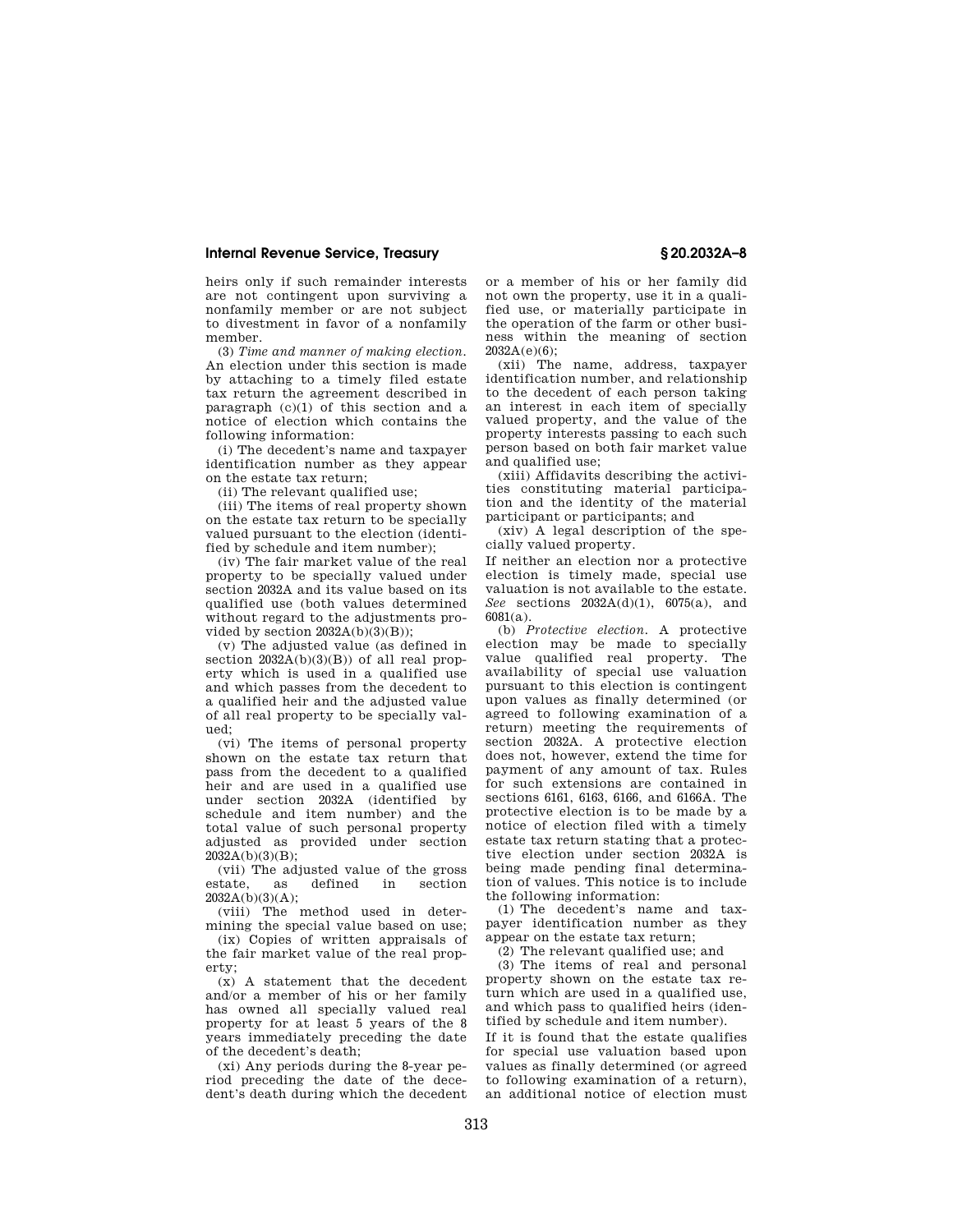be filed within 60 days after the date of such determination. This notice must set forth the information required under paragraph (a)(3) of this section and is to be attached, together with the agreement described in paragraph  $(c)(1)$  of this section, to an amended estate tax return. The new return is to be filed with the Internal Revenue Service office where the original return was filed.

(c) *Agreement to special valuation by persons with an interest in property*—(1) *In general.* The agreement required under section  $2032\text{\AA}$  (a)(1)(B) and (d)(2) must be executed by all parties who have any interest in the property being valued based on its qualified use as of the date of the decedent's death. In the case of a qualified heir, the agreement must express consent to personal liability under section 2032A(c) in the event of certain early dispositions of the property or early cessation of the qualified use. *See* section 2032A(c)(6). In the case of parties (other than qualified heirs) with interests in the property, the agreement must express consent to collection of any additional estate tax imposed under section 2032A(c) from the qualified property. The agreement is to be in a form that is binding on all parties having an interest in the property. It must designate an agent with satisfactory evidence of authority to act for the parties to the agreement in all dealings with the Internal Revenue Service on matters arising under section 2032A and must indicate the address of that agent.

(2) *Persons having an interest in designated property.* An interest in property is an interest which, as of the date of the decedent's death, can be asserted under applicable local law so as to affect the disposition of the specially valued property by the estate. Any person in being at the death of the decedent who has any such interest in the property, whether present or future, or vested or contingent, must enter into the agreement. Included among such persons are owners of remainder and executory interests, the holders of general or special powers of appointment, beneficiaries of a gift over in default of exercise of any such power, co-tenants joint tenants and holders of other undivided interests when the decedent held

# **§ 20.2032A–8 26 CFR Ch. I (4–1–10 Edition)**

only a joint or undivided interest in the property or when only an undivided interest is specially valued, and trustees of trusts holding any interest in the property. An heir who has the power under local law to caveat (challenge) a will and thereby affect disposition of the property is not, however, considered to be a person with an interest in property under section 2032A solely by reason of that right. Likewise, creditors of an estate are not such persons solely by reason of their status as creditors.

(3) *Consent on behalf of interested party.* If any person required to enter into the agreement provided for by paragraph (c)(1) either desires that an agent act for him or her or cannot legally bind himself or herself due to infancy or other incompetency, or to death before the election under section 2032A is timely exercised, a representative authorized under local law to bind such person in an agreement of this nature is permitted to sign the agreement on his or her behalf.

(4) *Duties of agent designated in agreement.* The Internal Revenue Service will contact the agent designated in the agreement under paragraph  $(c)(1)$ on all matters relating to continued qualification under section 2032A of the specially valued real property and on all matters relating to the special lien arising under section 6324B. It is the duty of the agent as attorney-in-fact for the parties with interests in the specially valued property to furnish the Service with any requested information and to notify the Service of any disposition or cessation of qualified use of any part of the property.

(d) *Special rule for estates for which elections under section 2032A are made on or before August 30, 1980.* An election to specially value real property under section 2032A that is made on or before August 30, 1980, may be revoked. To revoke an election, the executor must file a notice of revocation with the Internal Revenue Service office where the original estate tax return was filed on or before January 31, 1981 (or if earlier, the date on which the period of limitation for assessment expires). This notice of revocation must contain the decedent's name, date of death, and taxpayer identification number, and is